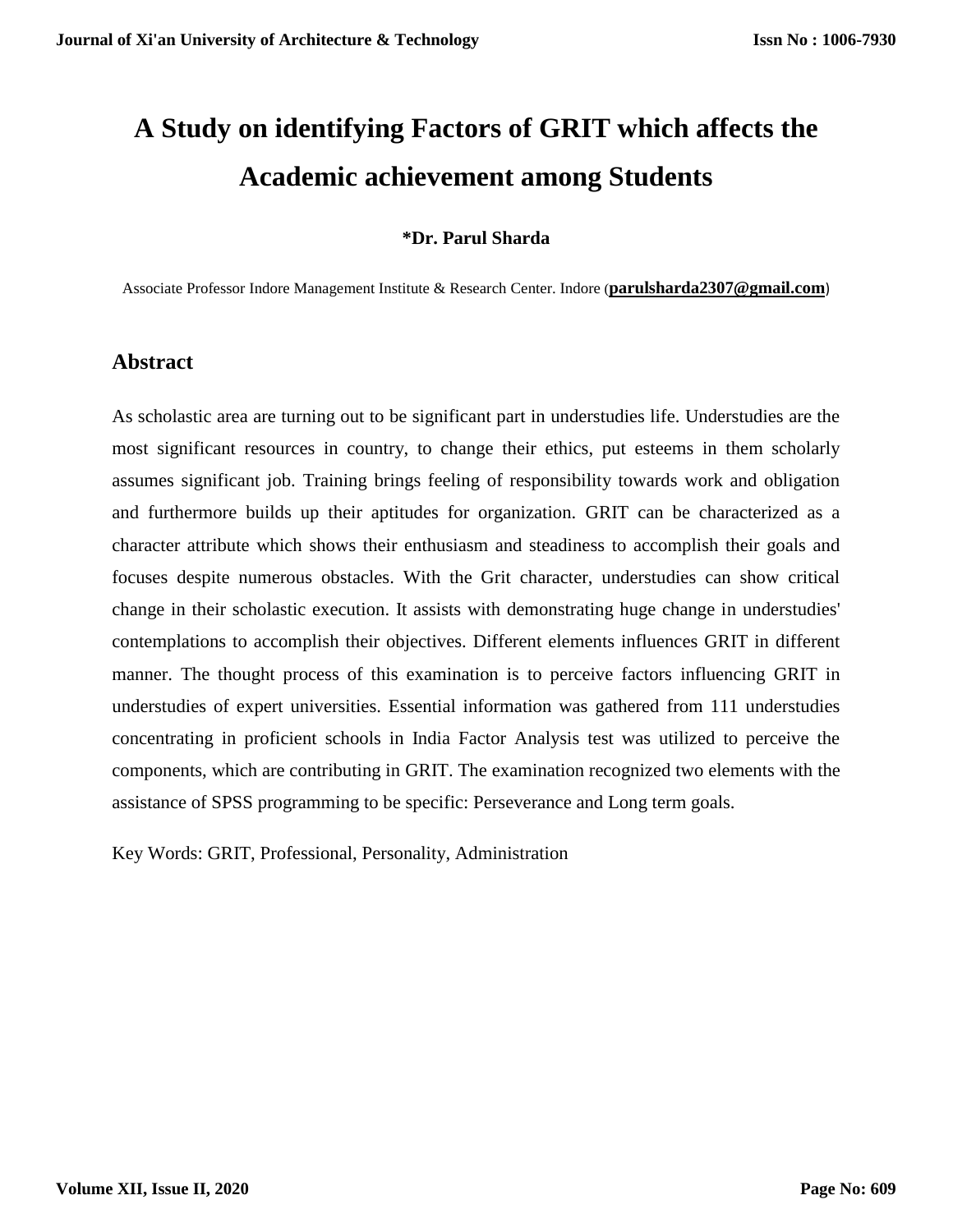## **Conceptual Framework**

Being at the TED talk Angela Duckworth's spoken much about Grit and its potential job in molding the youthful gifts. Additionally her distribution and the top of the line Grit: the Power of Passion and Perseverance, has induced well known enthusiasm for the subject of GRIT. She characterized Grit as "persistence and energy for long haul objectives" in her book (p. 1087). GRIT assumed a significant job in getting accomplishment in varying backgrounds, being tirelessness inside youthful soul (Duckworth et al., 2007). Be that as it may, a comparative idea, outlook, explicitly the development mentality, also has gotten a lot of consideration. The possibility of outlook, "convictions individuals have about the idea of human qualities" (Murphy and Dweck, 2016, p. 127) , which clarifies that outlooks can similarly influence one's inspiration, and thusly, may have positive effect on scholarly versatility and execution also. Both the ideas for example GRIT (e.g., Duckworth et al., 2007; Strayhorn, 2013) and outlook (Murphy and Dweck, 2016, p. 127) have been connected to scholastic accomplishment. Be that as it may, the ongoing writing on the connection between these persuasive builds and scholarly execution has given covered discoveries (Bazelais, Lemay, and Doleck, 2016; West et al., 2016).

Being tenacious towards accomplishing the objective is development; prepared to acknowledge the demands of life in any circumstance for example being intense is strength; genuineness followed with unobtrusiveness is uprightness; and finally solid assurance towards accomplishing the set objective, holding it immovably is tirelessness. Accordingly the word GRIT involves these four words which are spelled as, Growth, Resilience, Integrity and Tenacity which in totality clarifies finding the mental fortitude and pushing forward with determination with a positive any desire for accomplishing long haul objectives.

The present investigation broadens the examination towards finding the components that help in co-relating among GRIT and scholastic accomplishments of youthful experts of India.

## **Literature Review**

Christopoulou et al., (2018) in their examination inferred that "GRIT demonstrates feeble to direct connection with instructive variable ". It go about as various job at various time , for scholastic execution , tirelessness shows positive indicator. GRIT can show its impact with positive factors, for example, positive reasoning, family backing and expectation. Broghammer, Sean M., (2017) his exploration found that , in beginning year of school GRIT might be a positive indicator with the normal evaluation rate. In any case, it might expand the likelihood of progress. It shows that GRIT assists with improving scholastic execution in post auxiliary training through non intellectual factors.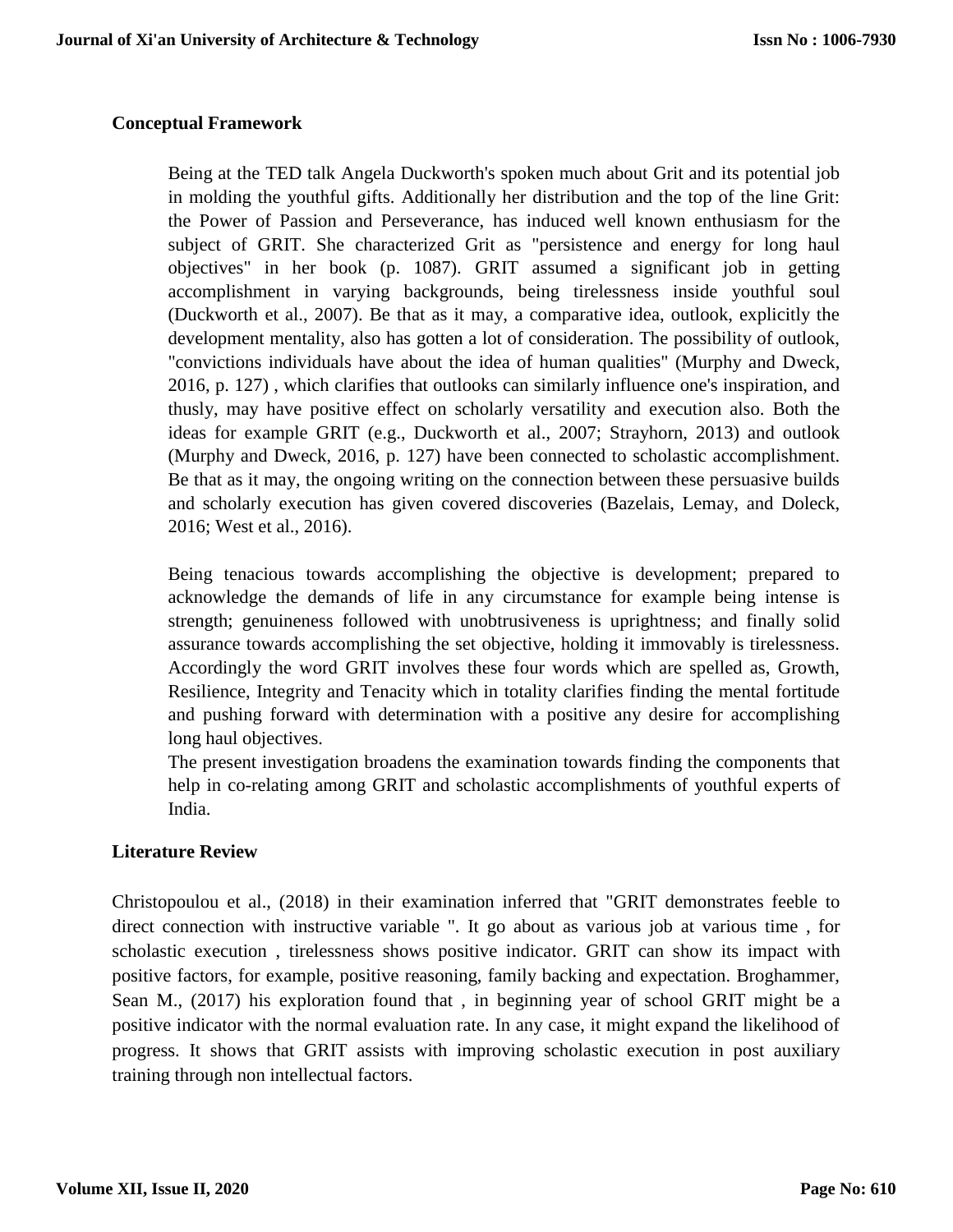Blackwell et al. (2007) and Romero et al. (2014) has discovered that person with development outlook, has expanded their scholarly accomplishment as they put stock in self accomplishment and face new difficulties, and effectively adjust new situation. Mill operator et al. (2003) has discovered that person with development mind help them to accomplish their goals and can without much of a stretch acknowledge and seek after troublesome demands. Duckworth, Peterson, Matthews, and Kelly, (2007) in their examination characterize Grit as an individual attribute, for example, energy and steadiness to accomplish their objectives and long haul objectives. It spurs the person to try sincerely and defeat all the obstacles and causes them to confront difficulties, which encourages individual to invest their amounts of energy to finish their assignment, paying little mind to all hindrances. Huppert, 2009;Mullins et al., ( 2017) demonstrated that, solid mentality may impact physiological prosperity with the variables like our discernment, practices, thought and so on. It additionally shows co-connection among GRIT and mental results.

#### **Objectives**

 To explore the factors which reflects a significant contribution in grit among college students

#### **Research Methodology**

#### **Nature of research:** Exploratory

**Universe:** Undergraduate and Post graduate Students of professional colleges of India

**Sampling unit and size:** 111 responses (Students) of professional colleges.

#### **Technique for collecting sample:** Convenient

**Tool for data collection:** A self designed closed ended and likert Scale its value states as "1 = strongly disagree", "2 = disagree", " $3$  = Neutral", "4 = agree", "5 = strongly agree" based questionnaire was developed to collect data of Information technology adaptation been used. Reliability scale is 0.766.

**Tool for data analysis:** Statistical tools used for data analysis were Normality, Reliability and factor analysis has been applied with the help of SPSS version 16.0 ( Statistical Package for Social Sciences) .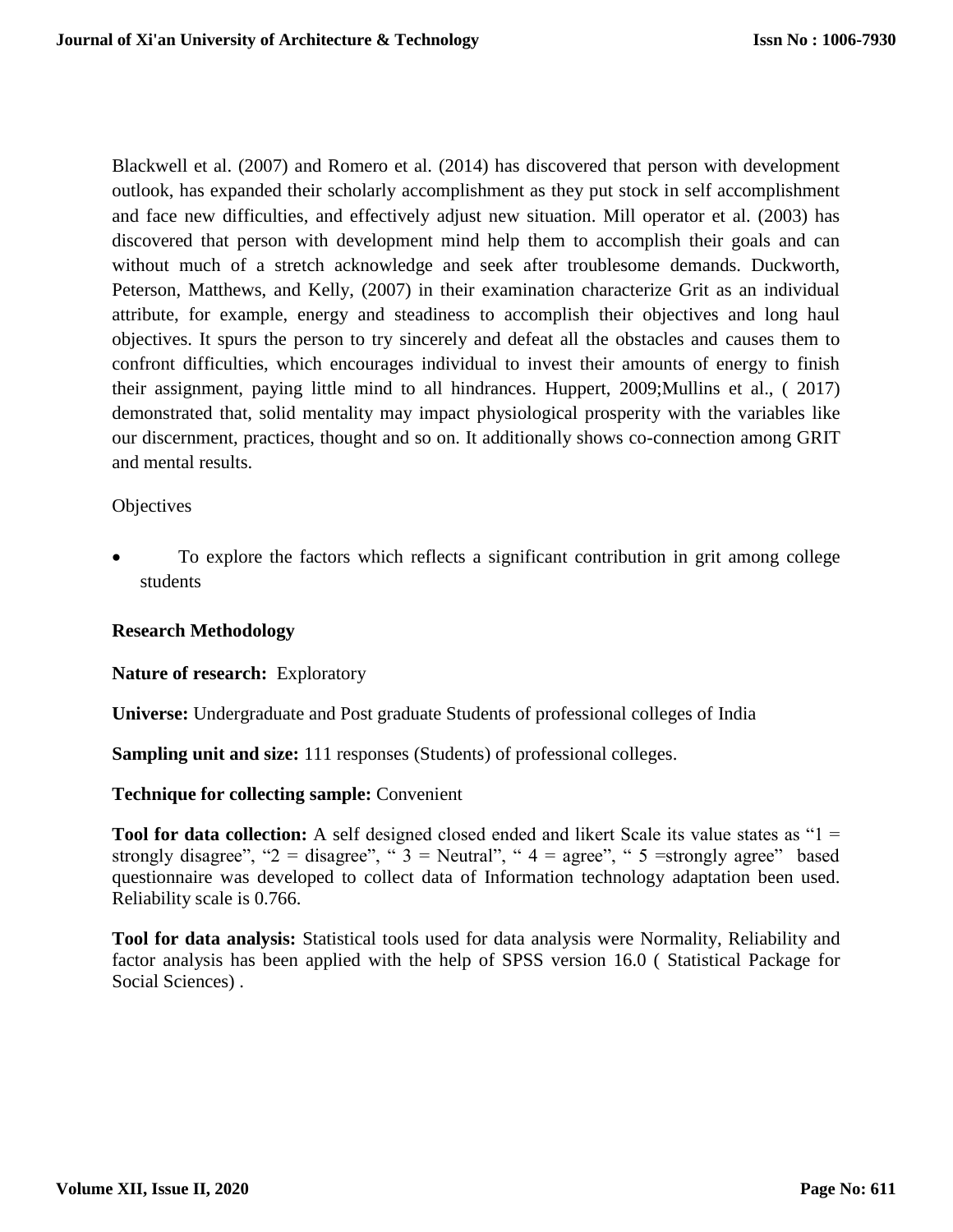#### **Result and Discussion**

Dependability Test-Reliability of information through Cronbach alpha is (.766) ( Table1 ) which is amazing . Dependability test gauges the strength or consistency of information. As indicated by demonstrated hypotheses estimation of dependability ought to be above 0.6 is acceptable, esteem beneath 0.5 states that consistency of information is poor.

## **Table 1**

## **Reliability Statistics**

| Cronbach's |            |
|------------|------------|
| Alpha      | N of Items |
| .766       |            |

Factor Analysis – It intends to associate and watched the components among the factors. The aftereffects of extraction from the factors of GRIT factors. To decide the suitability of informational collection for factor examination Bartlett's trial of sphericity and Kaiser-Olkin (KMO) are estimated. Right now, consequence of Barteltt's trial of sphericity (0.00) and KMO (0.781), (Table 2 ) shows that the information are proper for factor examination. As per the hypotheses KMO qualities ought to be in the middle of 0.5 to 1.

Varimax revolution estimated for separating factors for investigation of rule part. Based on "Inert Root Criterion" number of elements was separate and concluded. Eigen esteems more prominent than 1 have been chosen. All factor esteems more prominent than 0.50 have been considered for additional examination. Two elements were removed, which represented 57.190 percent of complete fluctuation. These components are as underneath

## **Table 2**

## **KMO and Bartlett's Test**

|                   |      | Kaiser-Meyer-Olkin Measure of Sampling 781 |  |         |
|-------------------|------|--------------------------------------------|--|---------|
| Adequacy.         |      |                                            |  |         |
| <b>Bartlett's</b> | Test | of Approx. Chi-Square                      |  | 599.146 |
| Sphericity        |      | df                                         |  | 66      |
|                   |      | Sig.                                       |  | .000    |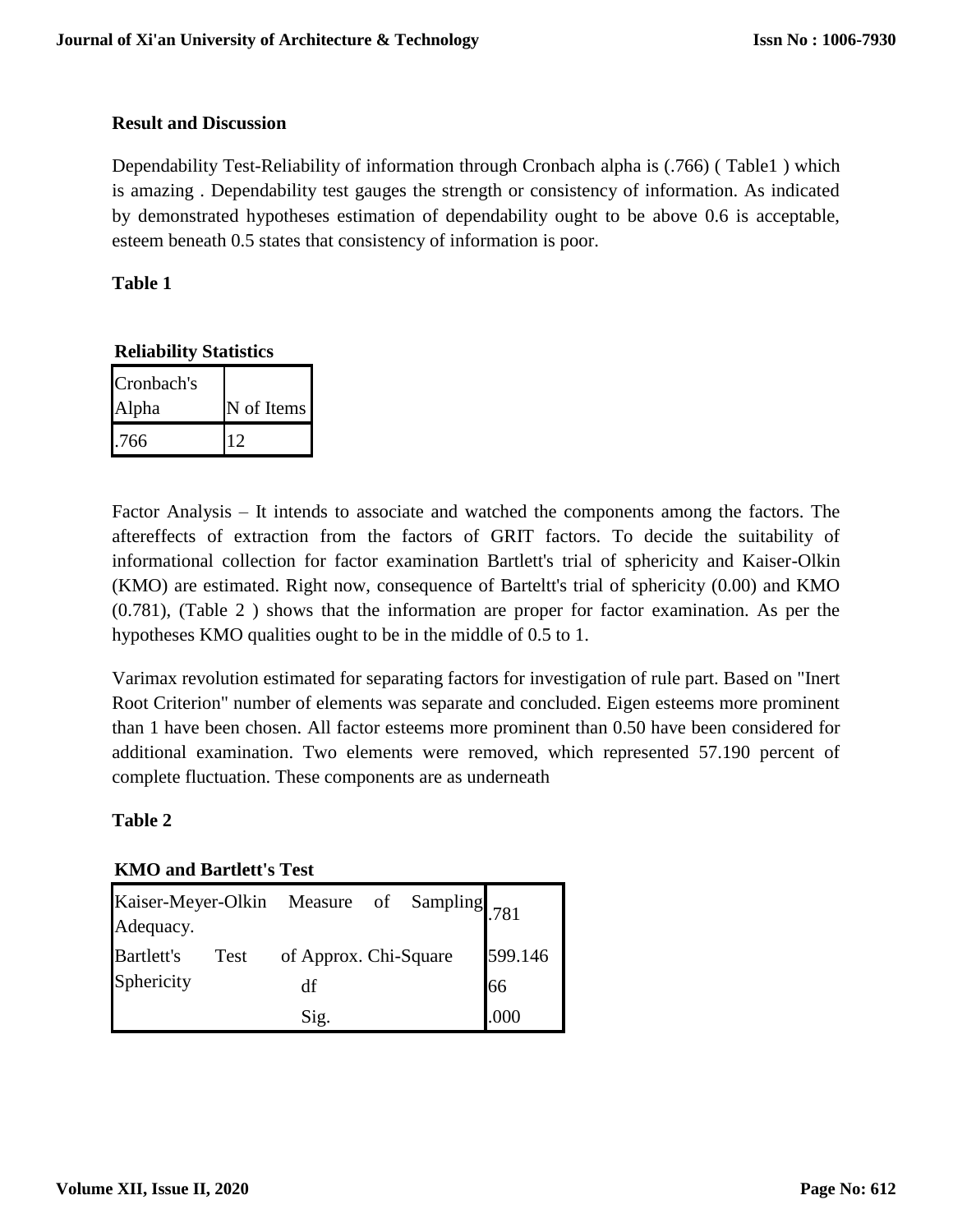## **Table 3**

| <b>Rotated</b>      | <b>Component</b> |
|---------------------|------------------|
| Matrix <sup>a</sup> |                  |

|                 | Component |                |  |  |
|-----------------|-----------|----------------|--|--|
|                 | 1         | $\overline{c}$ |  |  |
| $\overline{Q}1$ | .812      | .053           |  |  |
| $\overline{Q2}$ | .283      | .725           |  |  |
| Q <sub>3</sub>  | .008      | .680           |  |  |
| Q4              | .654      | 117            |  |  |
| Q5              | $-115$    | .650           |  |  |
| Q <sub>6</sub>  | .871      | $-0.019$       |  |  |
| Q7              | .233      | .773           |  |  |
| Q8              | .035      | .811           |  |  |
| Q <sub>9</sub>  | .840      | .198           |  |  |
| Q10             | .445      | .066           |  |  |
| Q11             | 470       | 469            |  |  |
| Q12             | .870      | .203           |  |  |

Extraction Method: Principal Component Analysis. Rotation Method: Varimax with Kaiser Normalization. a. Rotation converged in 3

iterations.

# **Table 4**

# **Case Processing Summary**

|       |                         |     | $\%$     |
|-------|-------------------------|-----|----------|
| Cases | Valid                   | 111 | 100.0    |
|       | Excluded <sup>a</sup> 0 |     | $\Omega$ |
|       | Total                   | 111 | 100.0    |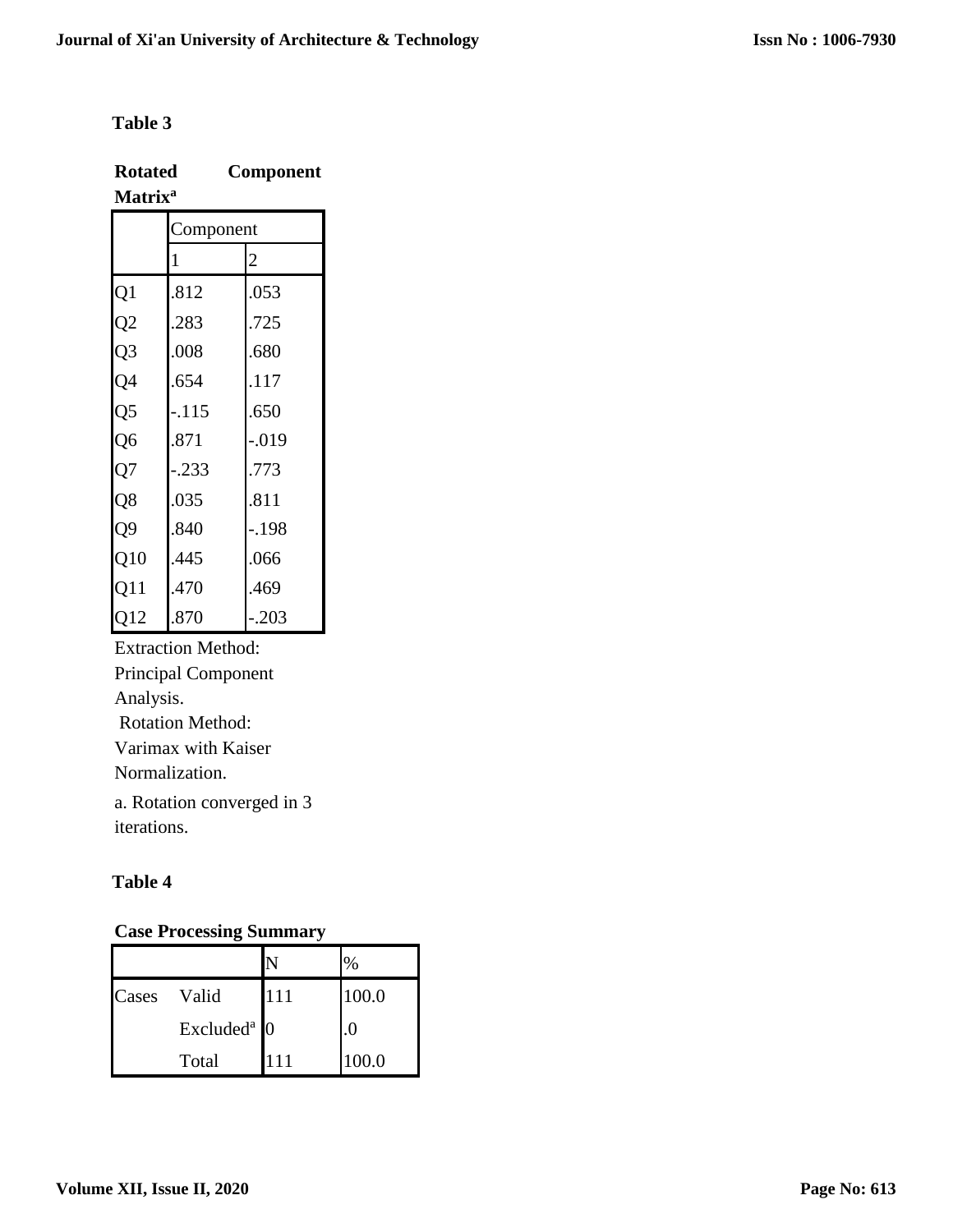#### **Case Processing Summary**

|       |                         |     | ℅     |
|-------|-------------------------|-----|-------|
| Cases | Valid                   | 111 | 100.0 |
|       | Excluded <sup>a</sup> 0 |     |       |
|       | Total                   | 111 | 100.0 |

a. Listwise deletion based on all variables in the procedure.

#### **Table 5**

| Compon.<br>ent                    | Initial Eigenvalues |               | Extraction Sums of Squared Loadings |       |               | Rotation Sums of Squared Loadings |       |               |              |
|-----------------------------------|---------------------|---------------|-------------------------------------|-------|---------------|-----------------------------------|-------|---------------|--------------|
|                                   | Total               | % of Variance | Cumulative %                        | Total | % of Variance | Cumulative %                      | Total | % of Variance | Cumulative % |
|                                   | 3.875               | 32.290        | 32:290                              | 3.875 | 32.290        | 32.290                            | 3.875 | 32.290        | 32.290       |
| þ                                 | 2988                | 24.900        | 57.190                              | 2.988 | 24.900        | 57.190                            | 2.988 | 24.900        | 57.190       |
|                                   | 987                 | 8.229         | 65.418                              |       |               |                                   |       |               |              |
|                                   | 837                 | 6.974         | 72.393                              |       |               |                                   |       |               |              |
| $\frac{1}{2}$ or $\frac{1}{2}$ or | .699                | 5.821         | 78.214                              |       |               |                                   |       |               |              |
|                                   | 643                 | 5.358         | 83.572                              |       |               |                                   |       |               |              |
|                                   | 583                 | 4.861         | 88.433                              |       |               |                                   |       |               |              |
| 7<br>8                            | 396                 | 3.302         | 91.734                              |       |               |                                   |       |               |              |
| þ                                 | 332                 | 2.770         | 94.504                              |       |               |                                   |       |               |              |
| 10                                | 258                 | 2.146         | 96.650                              |       |               |                                   |       |               |              |
| 11                                | 231                 | 1.928         | 98.57B                              |       |               |                                   |       |               |              |
| 12                                | .171                | 1.422         | 100.000                             |       |               |                                   |       |               |              |

**Factor 1: Perseverance** - The main factor has been named likewise with an absolute factor load 8.12 and 32.290 level of difference. It is established of six things for example 1,4,6,9,10,12. These things are "I have beaten difficulties to overcome a significant difficulties", "Mishaps don't demoralize me", "I am a diligent employee", "I finish whatever I start", "I have accomplished an objective that took long periods of work", "I am industrious".

Diligence conduct character is the conduct of the person which help them to buckle down till they accomplish their objectives. Individual is self-roused to make progress. They are have dynamic conduct that help them to confront difficulties. Industriousness conduct of an individual causes them to be submitted towards their work with trustworthiness, really, honesty. It additionally help them to work adequately and proficiently. As indicated by Egalite, Mills, and Greene, 2014; Ransdell, 2001 Non subjective factors like inspiration, diligence, versatility, hopeful, centered, mental fortitude to confront difficulties and support from guardians helps in making progress. Duckworth, Peterson, Matthews, and Kelly (2007) characterized GRITs as an "energy and persistence for particularly long haul objectives" (p.1087). Mill operator et al.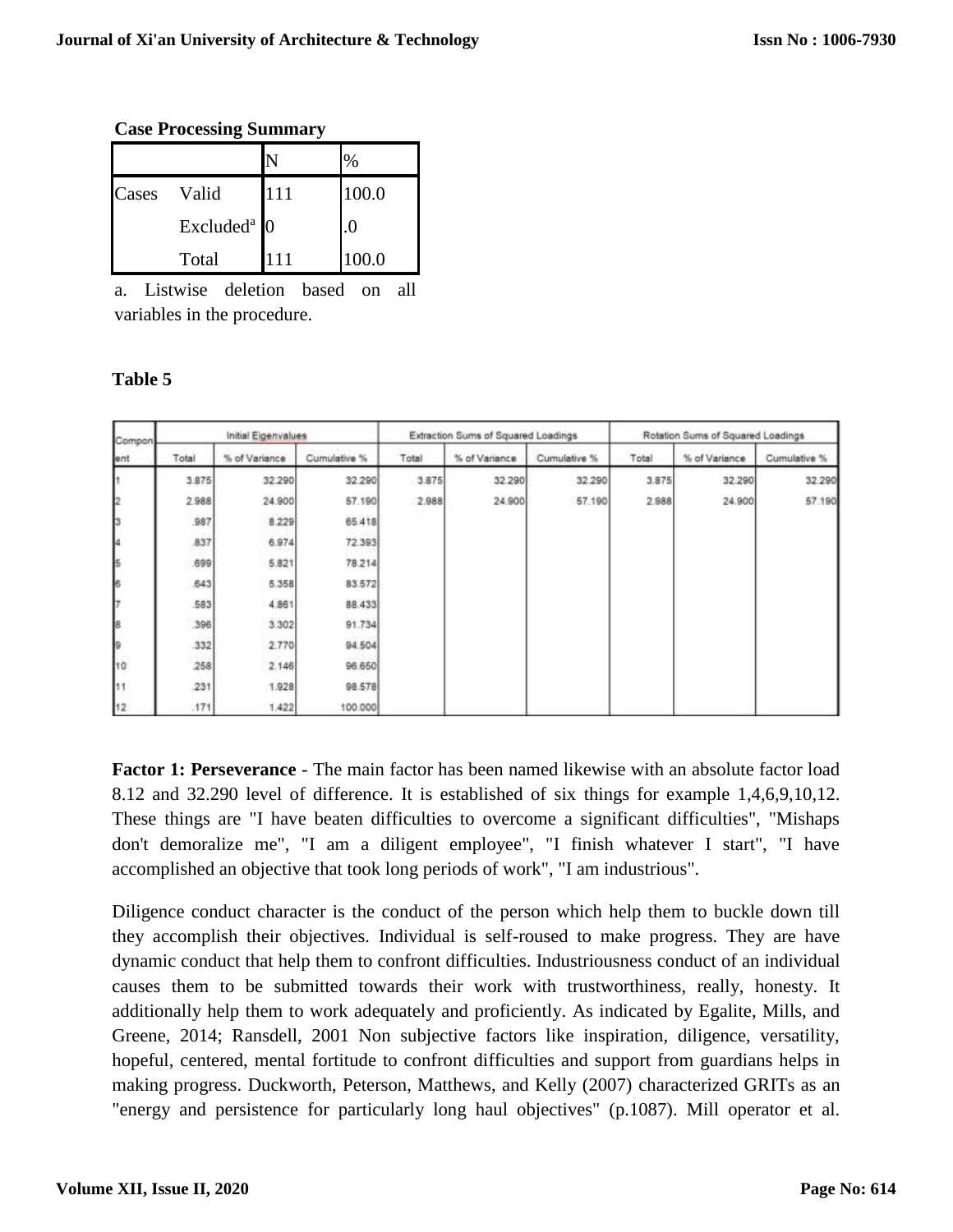(2003) has proposed that with the determination and development of mentality to accomplish objectives, troublesome undertaking can without much of a stretch be experienced.

**Factor 2: Visionary** - The subsequent factor has been named as Human asset data framework with a 24.900 level of difference. It is comprised of six things 2,3,5,7,8,11 These things are "New thoughts and activities now and again divert me from past ones", " My advantage change from year to year", "I have been fixated on a specific thought or undertaking for a brief timeframe however later lost intrigue", " I frequently set objective yet later decide to persue an alternate one", "I experience issues keeping up my attention on ventures that take in excess of a couple of months to finish", "I have gotten keen on new persuits at regular intervals"

Engaged and Visionary: It is the conduct and impression of a person to take care of their undertakings. Engaged and visionary character quality causes individual to set their objectives. It assists with receiving new advancements effectively with the outlook of self=improvement. Blackwell et al. (2007) and Romero et al. (2014) has discovered that with the development of mentality and vision, scholastic execution likewise accomplished. They acknowledge demands and henceforth effectively adjust the changing condition as they see the troublesome undertakings for personal development.

## **Restriction of the Investigation**

- 1. Research uses accommodation testing.
- 2. Sample size is small
- 3. It covers just Professional universities.
- 4. It depends on self-report instrument and a cross-sectional research plan.

#### **Conclusion**

GRIT is the individual attribute that assumes a significant job in human life for accomplishing their objectives and destinations. It additionally helps in the effective execution and for the achievement. GRIT persuades people and encourages them that shift circumstance to circumstance. The target of the present examination was to discover the elements affected by GRIT. After this investigation we presumed that GRIT is related by two components, persistence conduct character and engaged and visionary to make progress. This examination is helpful for the instructive scientist as it shows that GRIT and scholarly accomplishment has co-connection. It proposes that with the center mentality and diligence understudies can show huge change in their scholastic execution. It likewise shows that non-intellectual components like inspiration, tirelessness, center mentality, self-improvement and so on may in a roundabout way improve